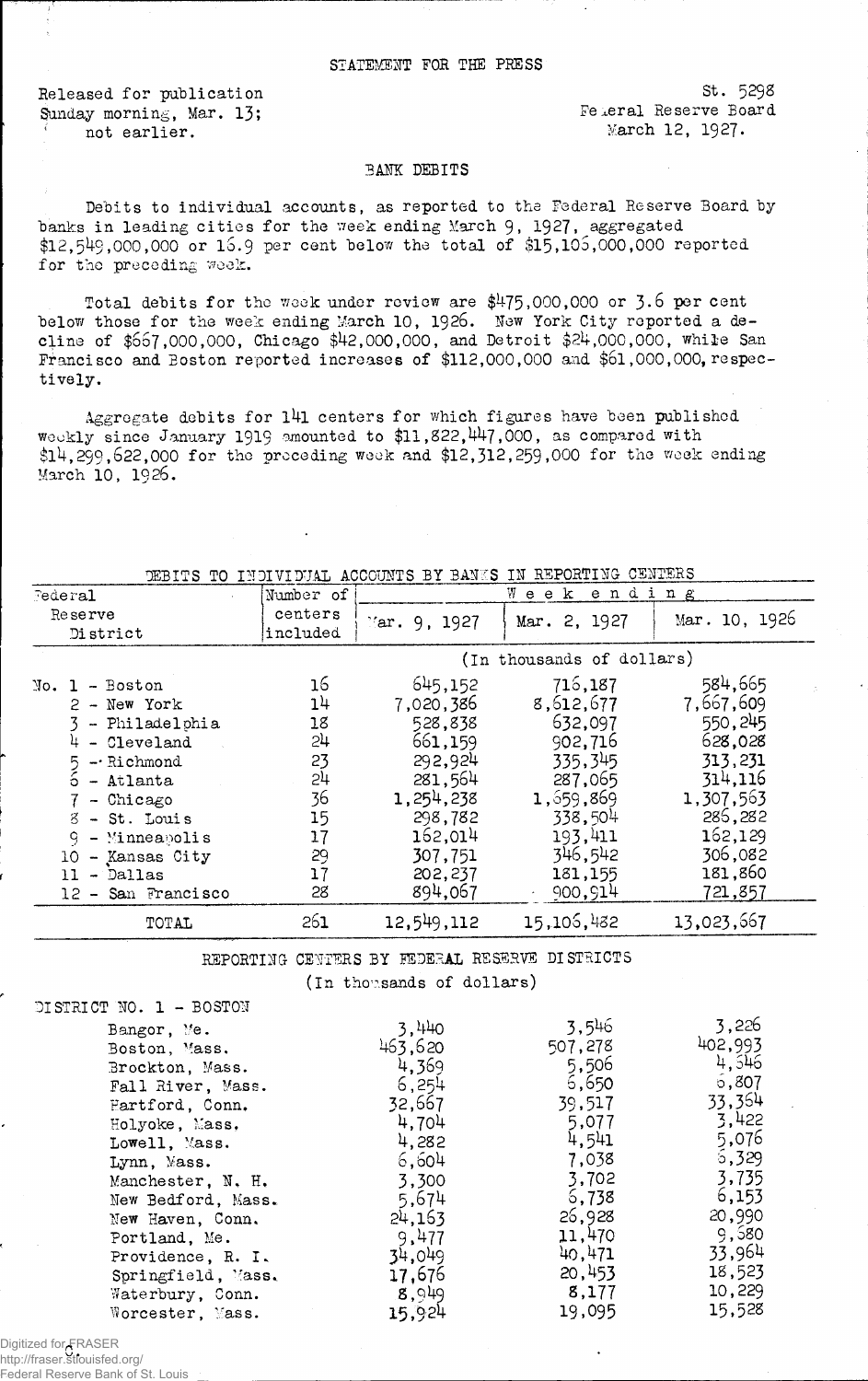| DEBITS TO INDIVIDUAL ACCOUNTS BY BANKS IN REPORTING CENTERS St. 5298a |                   |                                             |                   |
|-----------------------------------------------------------------------|-------------------|---------------------------------------------|-------------------|
|                                                                       |                   | ----- <sup>W</sup> -9-8-6---8-n-d-i-n-6---- |                   |
|                                                                       |                   | Mar. 9, 1927   Mar. 2, 1927                 | Mar. 10, 1925     |
|                                                                       |                   | (In thousands of dollars)                   |                   |
| DISTRICT NO. 2 - NEW YORK                                             |                   |                                             |                   |
| Albany, N.Y.                                                          | 37,145            | 48,764                                      | 34,593            |
| Binghamton, N.Y.                                                      | 4,848             | 5,251                                       | 4,555             |
| Buffalo, N. Y.                                                        | 57,005            | 90,437                                      | 75,587            |
| E1mira, N. Y.                                                         | 4,760             | 5,648                                       | 3,719             |
| Jamestown, N.Y.<br>Montclair, N. J.                                   | 4,374             | 4,845<br>5,328                              | 3,991<br>4,534    |
| Mewark, N. J.                                                         | 5,709<br>78,085   | 97,185                                      | 77,063            |
| New York, N.Y.                                                        | 6,684,083         | 8,194,196                                   | 7,351,070         |
| Northern New Jersey Clearing                                          |                   |                                             |                   |
| House Association                                                     | 50,055            | 62,941                                      | 45,755            |
| Passaic, N. J.                                                        | క,క59             | 11,061                                      | 8,469             |
| Poughkeepsie, N.Y.                                                    | 4,538             | 5,073                                       | 3,640             |
| Rochester, N.Y.<br>Stamford, Conn.                                    | 50,211            | 55,804<br>3,389                             | 35,734<br>2,828   |
| Syracuse, N.Y.                                                        | 2,945<br>17,769   | 22,745                                      | 14,961            |
| DISTRICT NO. 3 - PHILADELPHIA                                         |                   |                                             |                   |
| Allentown, Pa.                                                        |                   | 9,514                                       | 8,035             |
| Altoona, Pa.                                                          | 8,327<br>3,628    | 3,975                                       | 4,057             |
| Camden, N. J.                                                         | 11,997            | 15,216                                      | 13,717            |
| Chester, Pa.                                                          | 4,863             | 6,319                                       | 5,096             |
| Harrisburg, Pa.                                                       | 9,611             | 10,230                                      | 10,787            |
| Hazleton, Pa.                                                         | 2,815             | 3,713                                       | 3,055             |
| Johnstown, Pa.                                                        | 5,202             | 6,141                                       | 5,368             |
| Lancaster, Pa.<br>Lebanon, Pa.                                        | 6,158             | 6,242<br>1,810                              | 5,529<br>1,463    |
| Morristown, Pa.                                                       | 1,544<br>812      | 913                                         | 823               |
| Philadelphia, Pa.                                                     | 399,333           | 486,478                                     | 409,834           |
| Reading, Pa.                                                          | 10,191            | 12,096                                      | 10,134            |
| Scranton, Pa.                                                         | 17,800            | 21,100                                      | 18,200            |
| Trenton, N. J.                                                        | 16,284            | 18,073                                      | 17, 441           |
| Wilkes-Barre, Pa.                                                     | 9,200             | 9,300                                       | 11,057            |
| Williamsport, Pa.<br>Wilmington, Del.                                 | 5,022             | 5,188<br>10,675                             | 4,171<br>14,571   |
| York, Pa.                                                             | 11,065<br>4,985   | 5,014                                       | 4,895             |
| DISTRICT NO. 4 - CLEVELAND                                            |                   |                                             |                   |
| Akron, Ohio                                                           | 20,440            | 24,089                                      | 19,203            |
| Butler, Pa.                                                           | 2,526             | 2,657                                       | 2,025             |
| Canton, Ohio                                                          | 9,987             | 12,643                                      | 10,073            |
| Cincinnati, Ohio                                                      | 88,556            | 92,881                                      | 80,815            |
| Cleveland, Ohio<br>Columbus, Ohio                                     | 147,572<br>34,014 | 204, 292<br>39,926                          | 142,537<br>31,507 |
| Connellsville, Pa.                                                    | 1,406             | 1,213                                       | 1,158             |
| Dayton, Ohio                                                          | 21,367            | 25,173                                      | 22,912            |
| Erie, Pa.                                                             | 7,974             | 8,813                                       | 7,372             |
| Greensburg, Pa.                                                       | 4,552             | 5,535                                       | 4,790             |
| Homestead, Pa.                                                        | 942               | 1,057                                       | 954               |
| Lexington, Ky.                                                        | 6,489<br>2,962    | 7,736<br>3,331                              | 7,572<br>3,310    |
| Lima, Ohio<br>Lorain, Ohio                                            | 1,184             | 1,295                                       | 1,053             |
| Middletown, Ohio                                                      | 2,427             | 2,432                                       | 2,487             |
| Oil City, Pa.                                                         | 3,416             | 4,905                                       | 2,510             |
| Fittsburgh, Pa.                                                       | 214,268           | 362,568                                     | 204, 673          |
| Springfield, Ohio                                                     | 7,334             | 5,011                                       | 6,239             |
| Steubenville, Ohio                                                    | 2,137             | 2,554                                       | 2,195             |
| Toledo, Ohio                                                          | 52,584            | 54,695<br>3,829                             | 46,092<br>2,713   |
| Warren, Ohio<br>Wheeling, W. Va.                                      | 2,526<br>9,577    | 11,475                                      | 10,727            |
| Youngstown, Ohio                                                      | 14,086            | 20,651                                      | 12,287            |
| Zanesville, Ohio                                                      | 2,533             | 2,793                                       | 2,811             |
|                                                                       |                   |                                             |                   |

 $\ddot{\phantom{a}}$ 

 $\hat{\mathcal{L}}$ 

 $\ddot{\phantom{a}}$ 

Digitized for **CRASER** http://fraser.stlouisfed.org/

 $\epsilon$ 

Federal Reserve Bank of St. Louis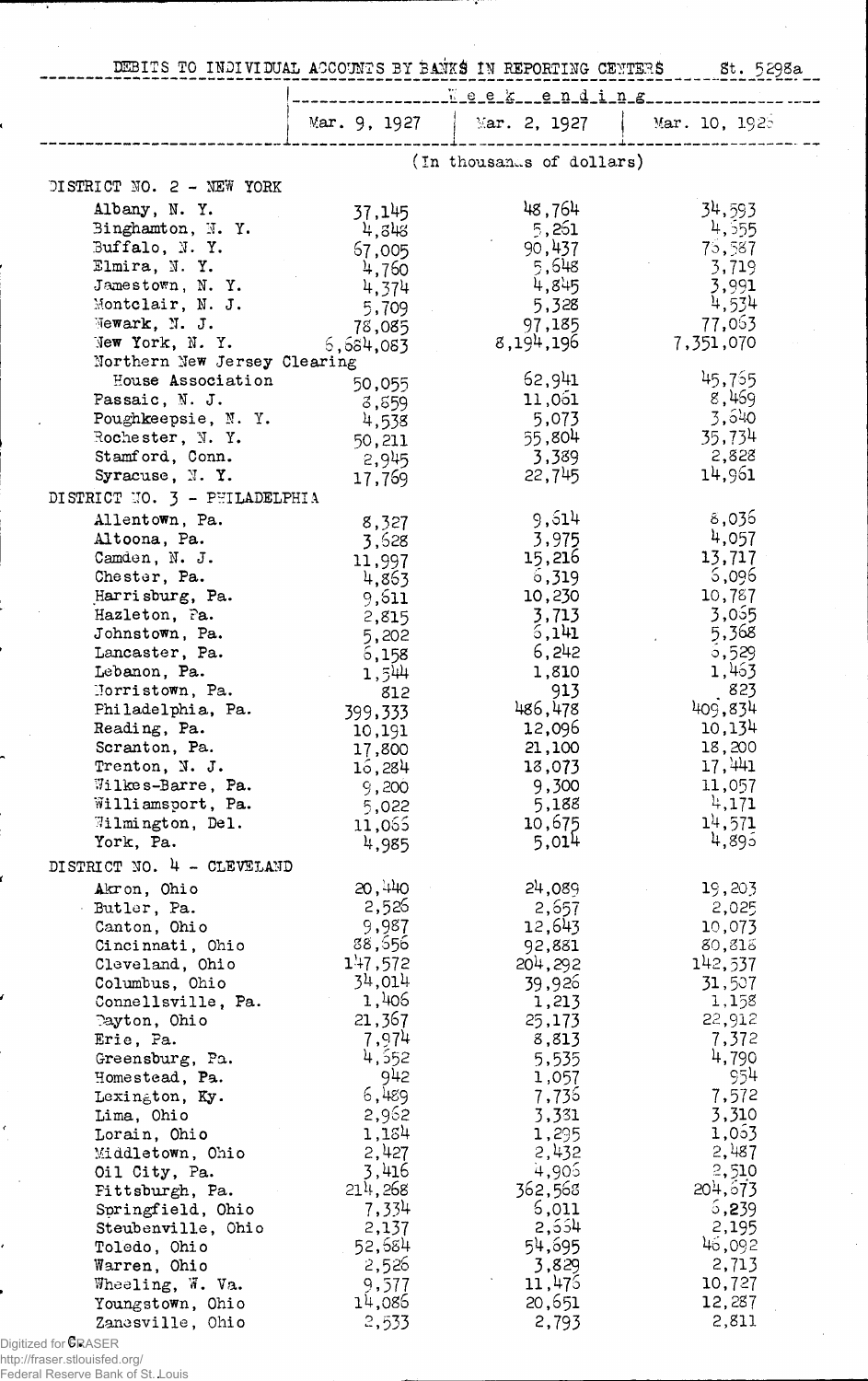## DEBIIS TO INDIVIDUAL ACCOUNTS BY BANKS IN REPORTING CENTERS St. 5298b

|                                                                                                                                                                                                                                                                                                                                                                                                                                                                                                                         | Week ending                                                                                                                                                                                                                               |                                                                                                                                                                                                                                         |                                                                                                                                                                                                                         |
|-------------------------------------------------------------------------------------------------------------------------------------------------------------------------------------------------------------------------------------------------------------------------------------------------------------------------------------------------------------------------------------------------------------------------------------------------------------------------------------------------------------------------|-------------------------------------------------------------------------------------------------------------------------------------------------------------------------------------------------------------------------------------------|-----------------------------------------------------------------------------------------------------------------------------------------------------------------------------------------------------------------------------------------|-------------------------------------------------------------------------------------------------------------------------------------------------------------------------------------------------------------------------|
|                                                                                                                                                                                                                                                                                                                                                                                                                                                                                                                         | Mar. 9, 1927                                                                                                                                                                                                                              | Mar. 2, 1927                                                                                                                                                                                                                            | Mar. 10, 1926                                                                                                                                                                                                           |
|                                                                                                                                                                                                                                                                                                                                                                                                                                                                                                                         |                                                                                                                                                                                                                                           | (In thousands of dollars)                                                                                                                                                                                                               |                                                                                                                                                                                                                         |
| DISTRICT NO. 5 - RICHMOND                                                                                                                                                                                                                                                                                                                                                                                                                                                                                               |                                                                                                                                                                                                                                           |                                                                                                                                                                                                                                         |                                                                                                                                                                                                                         |
| Asheville, N. C.<br>Baltimore, Md.<br>Charleston, S. C.<br>Charleston, W. Va.<br>Charlotte, N. C.<br>Columbia, S. C.<br>Cumberland, Md.<br>Danville, Va.<br>Durham, N. C.<br>Greensboro, N. C.<br>Greenville, S. C.<br>Hagerstown, Md.<br>Huntington, W. Va.<br>Lynchburg, Va.<br>Newport News, Va.<br>Norfolk, Va.<br>Raleigh, N. C.<br>Richmond, Va.<br>Roanoke, Va.<br>Spartanburg, S. C.<br>Washington, D. C.<br>Wilmington, N. C.<br>Winston-Salem, N. C.                                                          | 8,214<br>90,901<br>6,440<br>7,581<br>10,674<br>5,621<br>2,080<br>2,143<br>5,816<br>5,792<br>5,117<br>2,259<br>5,567<br>4,558<br>2,274<br>17,225<br>4,668<br>26,855<br>6,774<br>3,110<br>56,153<br>4,551<br>8,541                          | 9,785<br>105,730<br>8,964<br>9,058<br>13,268<br>5,623<br>2,268<br>2,457<br>5,950<br>5,076<br>5,416<br>2,612<br>6,049<br>4,808<br>2,509<br>19,595<br>5,381<br>37,064<br>7,257<br>2,842<br>57,827<br>5,445<br>9,361                       | 9,602<br>101,038<br>5,768<br>7,254<br>11,175<br>3,537<br>1,992<br>2,181<br>7,164<br>6,016<br>6,765<br>2,205<br>5,526<br>4,328<br>1,999<br>17,083<br>5,709<br>32,572<br>6,268<br>3,156<br>59,474<br>4,218<br>8,101       |
| DISTRICT NO. 6 - ATLANTA<br>Albany, Ga.<br>Atlanta, Ga.<br>Augusta, Ga.<br>Birminghom, Ala.<br>Brunswick, Ga.<br>Chattanooga, Tenn.<br>Columbus, Ga.<br>Dothan, Ala.<br>Elberton, Ga.<br>Hattiesburg, Miss.<br>Jackson, Miss.<br>Jacksonville, Fla.<br>Knoxville, Tenn.<br>M <sub>2</sub> con, Ga.<br>Moridian, Miss.<br>Miami, Fla.<br>Mobile, Ala.<br>Montgomery, Ala.<br>Nashville, Tenn.<br>Newnan, Ga.<br>New Orleans, La.<br>Pensacola, Fla.<br>Savannah, Ga.<br>Tampa, Fla.<br>Valdosta, Ga.<br>Vicksburg, Miss. | 1,138<br>35,614<br>6,109<br>35,300<br>758<br>10,215<br>3,080<br>701<br>5117<br>1,743<br>4,576<br>22,034<br>7,832<br>4,530<br>4,080<br>20,989<br>10,168<br>5,905<br>19,622<br>546<br>79,922<br>1,983<br>11,299<br>12,737<br>1,466<br>1,705 | 1,152<br>39,149<br>6,708<br>31,550<br>787<br>11,040<br>3,211<br>684<br>204<br>1,901<br>5,043<br>22,148<br>8,305<br>5,110<br>4,211<br>17,836<br>9,224<br>5,380<br>22,169<br>549<br>79,572<br>1,758<br>12,482<br>13,310<br>1,444<br>1,865 | 1,435<br>52,733<br>6,394<br>31,240<br>755<br>10,959<br>3,357<br>1,011<br>242<br>5,120<br>29,027<br>7,536<br>4,825<br>3,587<br>10,045<br>6,509<br>21,077<br>473<br>78,142<br>2,500<br>11,004<br>22,599<br>1,567<br>1,879 |

 $\hat{\mathcal{L}}$ 

Digitized for FRASER http://fraser.stlouisfed.org/ Federal Reserve Bank of St. Louis

 $\overline{\phantom{0}}$ 

ï

r

i.

ł

Î.

ł,

,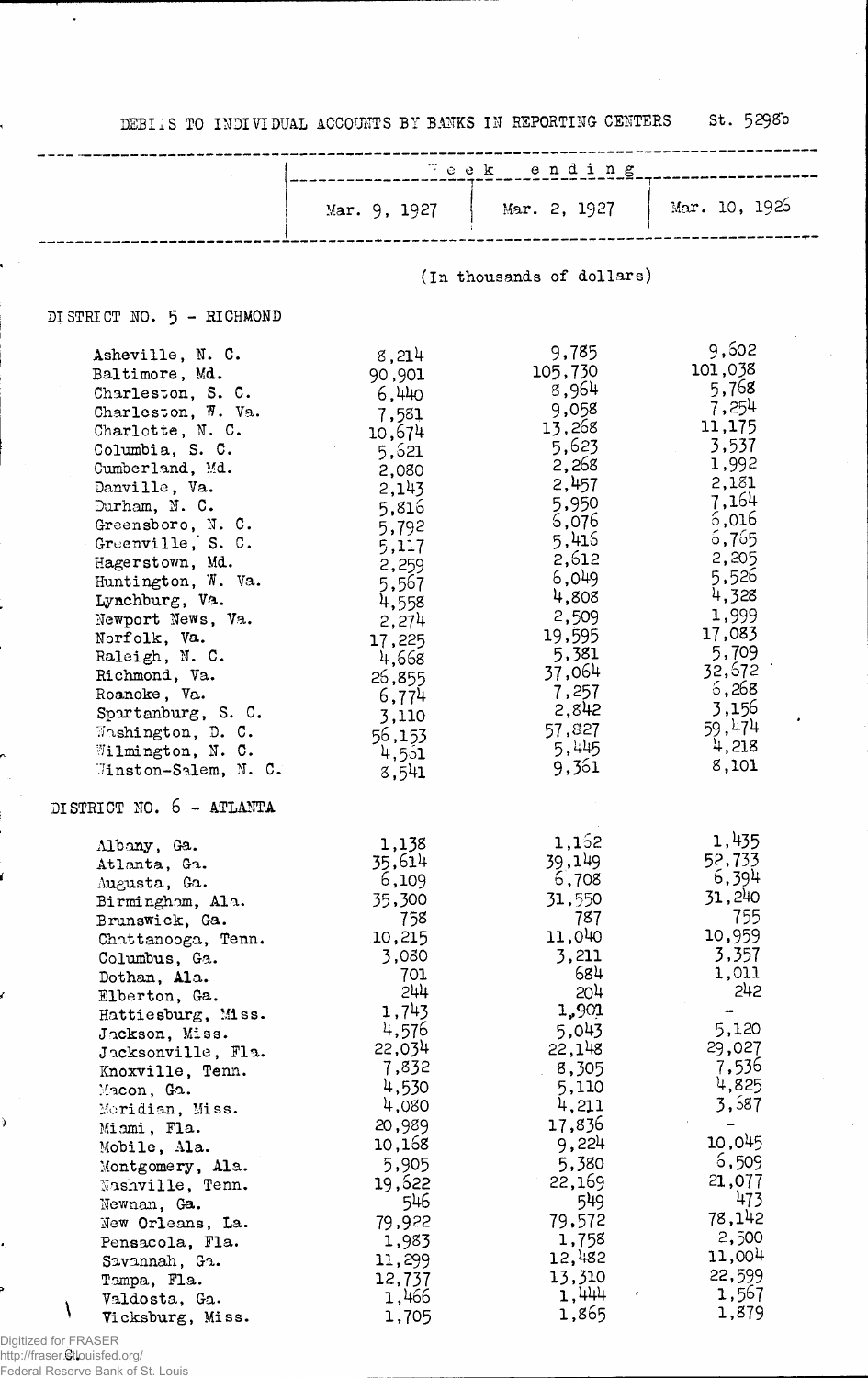DEBITS TO INDIVIDUAL ACCOUNTS BY BANKS IN REPORTING CENTERS St. 5298c

|                                                | <u> Week e adine-as---------------</u> |                           |                  |
|------------------------------------------------|----------------------------------------|---------------------------|------------------|
|                                                |                                        |                           |                  |
|                                                | Mar. 9, 1927                           | Mar. 2, 1927              | Mir. 10, 1925    |
|                                                |                                        | (In thousands of dollars) |                  |
| DISTRICT NO. 7 - CHICAGO                       |                                        |                           |                  |
| Adrian, Mich.                                  | 1,023                                  | 1,018                     | 1,113            |
| Aurora, Ill.                                   | 4,141                                  | 4,856                     | 4,189            |
| Bay City, Mich.                                | -2,959                                 | 3,189                     | -2,555           |
| Bloomington, Ill.                              | 3,443                                  | 4,308                     | 3,441            |
| Cedar Rapids, Iowa                             | 11,170                                 | 12,238                    | 10,717           |
| Champaign-Urbana, Ill.                         | 3,477                                  | 3,594                     |                  |
| Chicago, Ill.                                  | 759,240                                | 1,062,548                 | 800,815          |
| Danville, Ill.                                 | 3,982                                  | 3,703                     | 3,002<br>7,191   |
| Davenport, Iowa                                | 5,643<br>4,621                         | 10,031<br>5,355           | 4,424            |
| Decatur, Ill.<br>Des Moines, Iowa              | 22,566                                 | 22,263                    | 23,159           |
| Detroit, Mich.                                 | 148,758                                | 209,669                   | 172,285          |
| Dubuque, Iowa                                  | 44,3                                   | 3,985                     | 3,998            |
| Flint, Mich.                                   | 9,450                                  | 10,334                    | 7,552            |
| Fort Wayne, Ind.                               | 10,299                                 | 11,027                    | 10,297           |
| $Gary$ , Ind.                                  | 5,352                                  | 7,394                     | 5,203            |
| Grand Rapids, Mich.                            | 17,872                                 | 19,878                    | 20,965           |
| Green Boy., Wis.                               | 3,239                                  | 3,203                     | 2,487            |
| Hammond, Ind.                                  | 4,120                                  | 5,000                     | 3,550            |
| Indianapolis, Ind.                             | 40,666                                 | 55,785                    | 41,801<br>4,535  |
| Jackson, Mich.                                 | 5,034<br>5,543                         | 6,059<br>6,107            | 5,218            |
| Kalamazoo, Mich.<br>Lansing, Mich.             | 7,346                                  | 7,530                     | 8,500            |
| Mason City, Iowa                               | 2,500                                  | 2,50C                     | 2,300            |
| Milwaukee, Wis.                                | 75,505                                 | 78.934                    | 68,448           |
| Moline, Ill.                                   | 2,243                                  | 2,917                     | 2,370            |
| Muscatine, Iowa                                | 2,729                                  | 5,891                     | 2,454            |
| Oshkosh, Wis.                                  | 2,900                                  | 3,700                     | 2,700            |
| Peoria, Ill.                                   | 14,069                                 | 12,351                    | 11,350           |
| Rockford, Ill.                                 | 7,615                                  | 8,467                     | 6,891            |
| Saginaw, Mich.                                 | 5,190                                  | 6,148<br>4,497            | 5,520<br>3,423   |
| Sheboygan, Wis.                                | 3,533                                  | 20,442                    | 23, 013          |
| Sioux City, Iowa                               | 20,570<br>12,863                       | 14,000                    | 11,541           |
| South Bend, Ind.<br>Springfield, Ill.          | 9,249                                  | 10,942                    | 9,246            |
| Terre Haute, Ind.                              | 6,048                                  | 8,090                     | 5,337            |
| Waterloo, Iowa                                 | 5,698                                  | 5,350                     | 5,103            |
| DISTRICT NO. 8 - ST. LOUIS                     |                                        |                           |                  |
|                                                |                                        |                           |                  |
| East St. Louis and Nat'l.<br>Stock Yards, Ill. | 9,839                                  | 10,571                    | 10,486           |
| Eldorado, Ark.                                 | 2,185                                  | 2,478                     | 2,751            |
| Evansville, Ind.                               | 11,529                                 | 12,333                    | 7,557            |
| Fort Smith, Ark.                               | 2,707                                  | 3,203                     | 3,006            |
| Greenville, Miss.                              | 1,078                                  | 1,592                     | 1,093            |
| Helena, Ark.                                   | 973                                    | 870                       | 1,199            |
| Little Rock, Ark.                              | 18,732                                 | 18,730                    | 18,516           |
| Louisville, Ky.                                | 43,334                                 | 47,246                    | 44,980<br>35,510 |
| Memphis, Tenn.                                 | 35,538                                 | 40,011<br>1,618           | 1,384            |
| Owensboro, Ky.<br>Pine Bluff, Ark.             | 1,472                                  | 3,058                     | 2,195            |
| Quincy, Ill.                                   | 2,593<br>3,372                         | 3,744                     | 3,120            |
| St. Louis, Mo.                                 | 158,900                                | 188,300                   | 149,800          |
| Sedalia, Mo.                                   | 1,233                                  | $1,25 +$                  | 1,140            |
| Soringfield, Mo.                               | 3,837                                  | 3,336                     | 3,535            |

J

ł

١

,

C<br>Digitized for FRASER<br>http://fraser.stlouisfed.org/<br>Federal Reserve Bank of St. Louis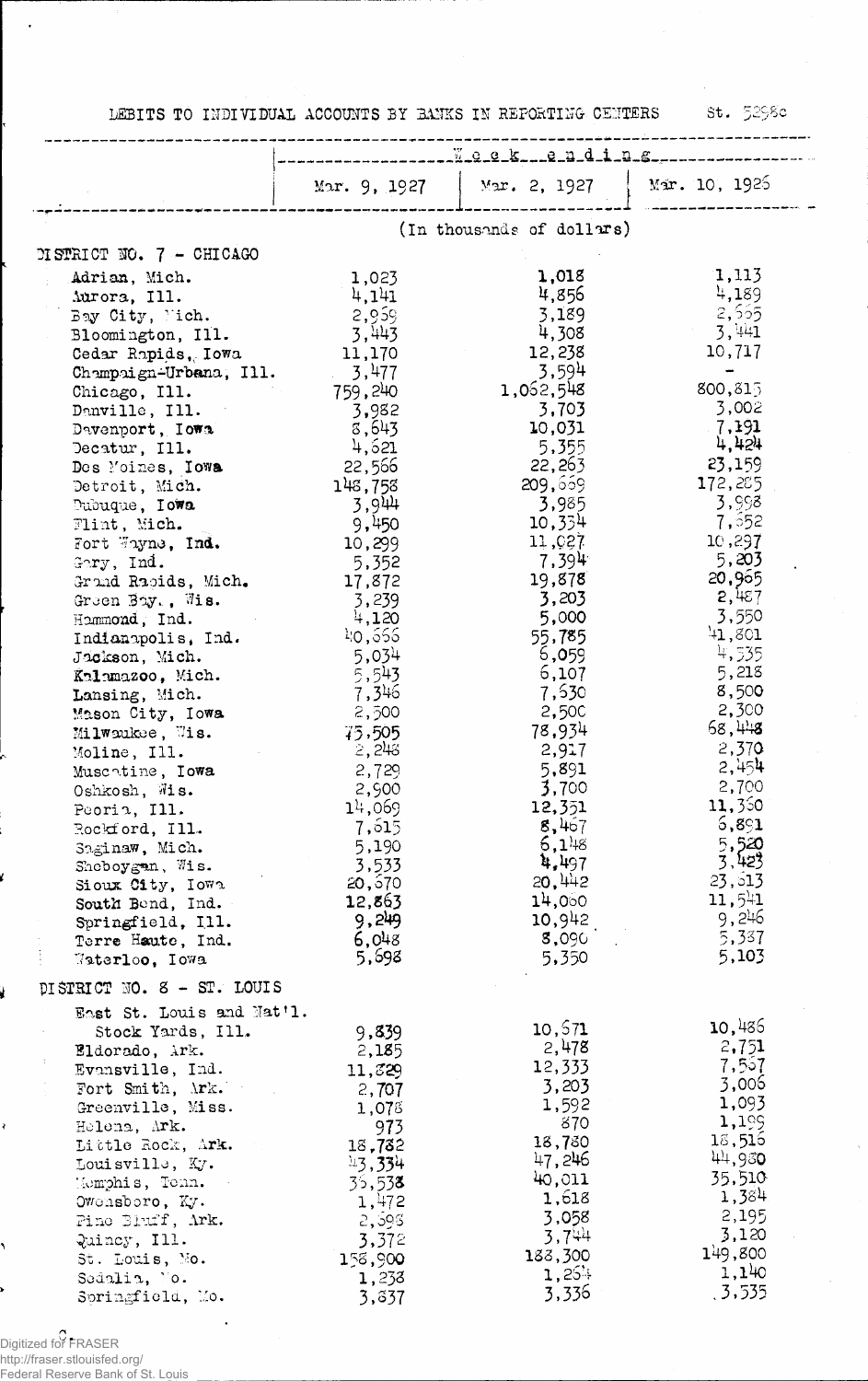|                                                                                                                                                                                                                                                                                                                                                                                                                                                                                                                                                        | DEBITS TO INDIVIDUAL ACCOUNTS BANKS IN REPORTING CENTERS 5t. 5298d                                                                                                                                                                    |                                                                                                                                                                                                                                                   |                                                                                                                                                                                                                                                |  |
|--------------------------------------------------------------------------------------------------------------------------------------------------------------------------------------------------------------------------------------------------------------------------------------------------------------------------------------------------------------------------------------------------------------------------------------------------------------------------------------------------------------------------------------------------------|---------------------------------------------------------------------------------------------------------------------------------------------------------------------------------------------------------------------------------------|---------------------------------------------------------------------------------------------------------------------------------------------------------------------------------------------------------------------------------------------------|------------------------------------------------------------------------------------------------------------------------------------------------------------------------------------------------------------------------------------------------|--|
|                                                                                                                                                                                                                                                                                                                                                                                                                                                                                                                                                        | <b>Fook</b> ending                                                                                                                                                                                                                    |                                                                                                                                                                                                                                                   |                                                                                                                                                                                                                                                |  |
|                                                                                                                                                                                                                                                                                                                                                                                                                                                                                                                                                        | Mar. 9, 1927                                                                                                                                                                                                                          | Mar. 2, 1927                                                                                                                                                                                                                                      | Mar. 10, 1926                                                                                                                                                                                                                                  |  |
|                                                                                                                                                                                                                                                                                                                                                                                                                                                                                                                                                        |                                                                                                                                                                                                                                       | (In thousands of dollars)                                                                                                                                                                                                                         |                                                                                                                                                                                                                                                |  |
| DISTRICT NO. 9 - MINEBAROLIS                                                                                                                                                                                                                                                                                                                                                                                                                                                                                                                           |                                                                                                                                                                                                                                       |                                                                                                                                                                                                                                                   |                                                                                                                                                                                                                                                |  |
| Aberdeen, S. D.<br>Billings, Mont.<br>Dickinson, N. D.<br>Duluth, Minn.<br>Fargo, $\mathbb{I}$ . D.<br>Grand Forks, N. D.<br>Helena, Mont.<br>$J$ amestown, N. D.<br>La Crosse, Wis.<br>Minneapolis, Minn.<br>$\texttt{Yinot}, \texttt{N. } \mathcal{D}.$<br>Rod Wing, Minn.<br>St. Paul, Minn.<br>Sioux Falls, S. D.<br>South St. Poul, Minn.<br>Superior, Wis.<br>Jinona, Minn.                                                                                                                                                                      | 1,550<br>2,065<br>- 392<br>14,623<br>3,435<br>1,845<br>1,838<br>491<br>2,561<br>74,388<br>1,195<br>566<br>41,137<br>4,902<br>7,543<br>1,814<br>1,559                                                                                  | 1,457<br>1,820<br>231<br>15,539<br>3,613<br>1,763<br>3,031<br>447<br>3,251<br>93,089<br>1,091<br>630<br>49,487<br>4,914<br>8,005<br>2,142<br>1,801                                                                                                | 1,534<br>1,632<br>431<br>15,020<br>3,840<br>1,902<br>1,751<br>502<br>2,418<br>79,816<br>1,327<br>671<br>36,015<br>4,663<br>7,695<br>1,698<br>1,114                                                                                             |  |
| DISTRICT NO. 10 - KANSAS CITY<br>Albuquerque, N. M.<br>Atchison, Kans.<br>Bartlesville, Okla.<br>Casper, Wyo.<br>Cheyenne, Wyo.<br>Colorado Springs, Colo.<br>Denver, Colo.<br>Enid, Okla.<br>Fremont, Nob.<br>Grand Junction, Colo.<br>Guthrie, Okla.<br>Hutchinson, Kans.<br>Independence, Kans.<br>Joplin, Mo.<br>Kunsas City, Kans.<br>Kansas City, Mo.<br>Lawrence, Kans.<br>Lincoln, Neb.<br>Muskogee, Okla.<br>Oklahoma City, Okla.<br>Okmulgoe, Okla.<br>Omaha, Nob.<br>Parsons, Kans.<br>Fittsburg, Kans.<br>Pueblo, Colo.<br>St. Joseph, Mo. | 2,633<br>1,464<br>4,667<br>1,815<br>1,359<br>3,001<br>40,011<br>3,415<br>1,118<br>761<br>986<br>3,697<br>2,715<br>4,308<br>4,760<br>79,133<br>1,344<br>9,057<br>2,589<br>23,258<br>2,211<br>47,592<br>802<br>1,459<br>3,983<br>13,912 | 2,791<br>1,533<br>9,826<br>2,067<br>1,362<br>3,538<br>42,743<br>3,754<br>913<br>789<br>1,011<br>4,254<br>3,280<br>3,872<br>5,143<br>89,936<br>1,464<br>8,104<br>3,012<br>23,031<br>2,466<br>49,412<br>683<br>2,156<br>$-4,571$<br>14,944<br>4,996 | 2,346<br>1,572<br>4,358<br>2,117<br>1,551<br>3,272<br>41,536<br>3,678<br>1,125<br>763<br>874<br>2,656<br>a,203<br>4,621<br>4,526<br>82,502<br>1,356<br>9,426<br>2,716<br>22,443<br>2,824<br>48,056<br>734<br>1,296<br>3,994<br>14,246<br>6,038 |  |